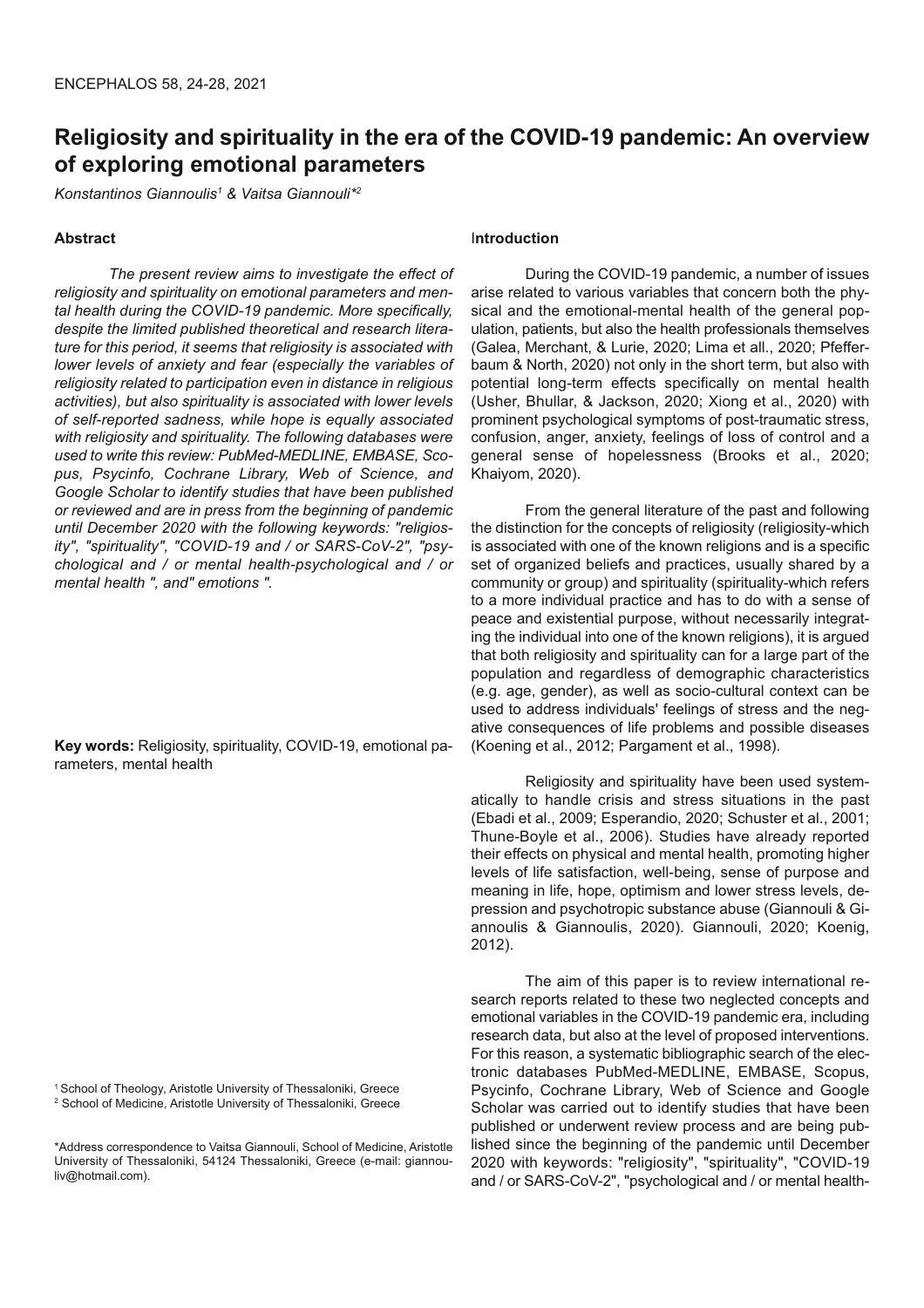psychological and / or mental health ", and" emotions ".

#### **Religiosity and emotional parameters**

In times of crisis, people tend to turn to religion and prayer for support and empowerment (Bentzen, 2020; Chirico, & Nucera, 2020; Gomez, & Sullins, 2020). An important consequence of the COVID-19 pandemic, however, is the imposed social isolation that necessarily leads to the closure of churches or other places of worship, and to the possible restriction and / or interruption of religious services-ceremonies and meetings, in order to prevent the transmission of the virus. The above situation can be perceived by a certain portion of believers as deprivation of individual freedom or as an external restriction on the exercise of the religious duties and may be accompanied by corresponding feelings of indignation, helplessness and regret for not fulfilling these duties (Istratii, 2020).

Greek Orthodox Christians, despite the imposition of quarantine (especially during the Easter period) with individual prayer at home, which was the prevailing strategy report, managed to handle fluctuations in their mood and deal with stress (Stroulia, 2020). Similarly in a sample of noninfected-COVID-19 American Orthodox Jews, emotional stress was found to be low and associated with high self-reports of religiosity and trust in God, while negative religious treatment and disbelief in God were associated with the opposite (Pirutinsky, Cherniak, & Rosmarin, 2020). Something similar has been found for adherents of Islam, with lower levels of stress regarding their health and being reported by deeply religious people based on self-report questionnaires (Mahmood, Sohail, & Akram, 2020), but also with increased levels of mental resilience and self-confidence when these individuals also report increased levels of religiosity (Ab Rahman et al., 2020). Also, of interest is the need for patients in COVID-19 clinics to pray and participate in sacraments even with the support of nursing staff (Taylor, 2020), while the role of religiosity in the experience of stigma in COVID-19 patients is also important (AlEid, et al., 2020).

Particularly for students attending e-class lessons from home during the quarantine period, it has been found in Indonesia that there is a significant positive relationship between religiosity, school support, and supportive attitudes of teachers and parents, while there is a negative correlation with perceived academic stress-student anxiety, which renders the role of religiosity particularly important in childhood, since the previous participation of children in a religion seems to be associated with less emotional stress (Pajarianto et al., 2020).

In addition to that, in the case of already hospitalized young patients with mental illness (regardless of gender and nationality), the course of their already diagnosed mental illness has been found to worsen during the pandemic, especially when they declare themselves to be non-religious, while those who generally turn to their faith in times of crisis and those whose religious beliefs claim to help and guide them in difficult situations present a positive self-feedback with enhanced faith during COVID-19 (Kang, Mason, & Tarshis, 2020).

Of particular interest is the finding of people who claim to be religious, who are also more aware of the transmission and control of the pandemic (in the context of love and care for the others) and who behave more in accordance with health requirements (Modell & Kardia, 2020). Of course, mainly in the USA, religiosity when combined with extreme nationalism seems to act as an obstacle to compliance with health directives, but religiosity itself does not create reactionary attitudes and feelings of indignation on the part of individuals towards the restrictive state. On the contrary, it seems that only political positions and prior information on risks play a predictive role in reckless and / or precautionary behaviors (Perry, Whitehead, & Grubbs, 2020).

In this line, efforts have been made (recorded mainly in Northern America), so that religious institutions and religious leaders cooperate and coordinate their actions with health institutions and structures, as well as mental health services, and thus play a more active role in disseminating prevention information regarding COVID-19, in promoting the well-being of their members by preventing the consequences of COVID-19, but also through interventions that seek to alleviate the emotional burden of this disease (Galiatsatos et al., 2020; Weinberger-Litman et al., 2020).

Given the potential for influence and mediation of technology to increase the sense of connection and belonging to the religious group(s), efforts to connect the faithful with the Church(es) have been proposed and implemented (Shoji & Matsue, 2020; Townsend, 2020). Particularly prominent are the interventions of the Roman Catholic Church (online services, mass prayers, while for people concerned with issues related to mortality, treatment and recovery, online counseling and pastoral guidance is provided), which led to the hashtag #ChurchInAction (delCastillo, Biana, & Joaquin, 2020).

Finally, an important effort is made in Orthodox Christianity and in particular we must mention the organized effort of the Church of Greece, as well as in some Jewish synagogues abroad (Frei-Landau, 2020), as well as in other Christian denominations in Europe, to be next to the faithful through transmission of services using the television, with the information and (material and spiritual) support to followers and nonfollowers both at the parish level (with the action of the respective priests) and from the online posted documents of the hierarchs of these Churches for the management of this sanitary and psychological crisis (Plus, 2020).

## **Spirituality and emotional parameters**

The relationship with the transcendental or sacred (outside the perspective of a particular religion) is argued to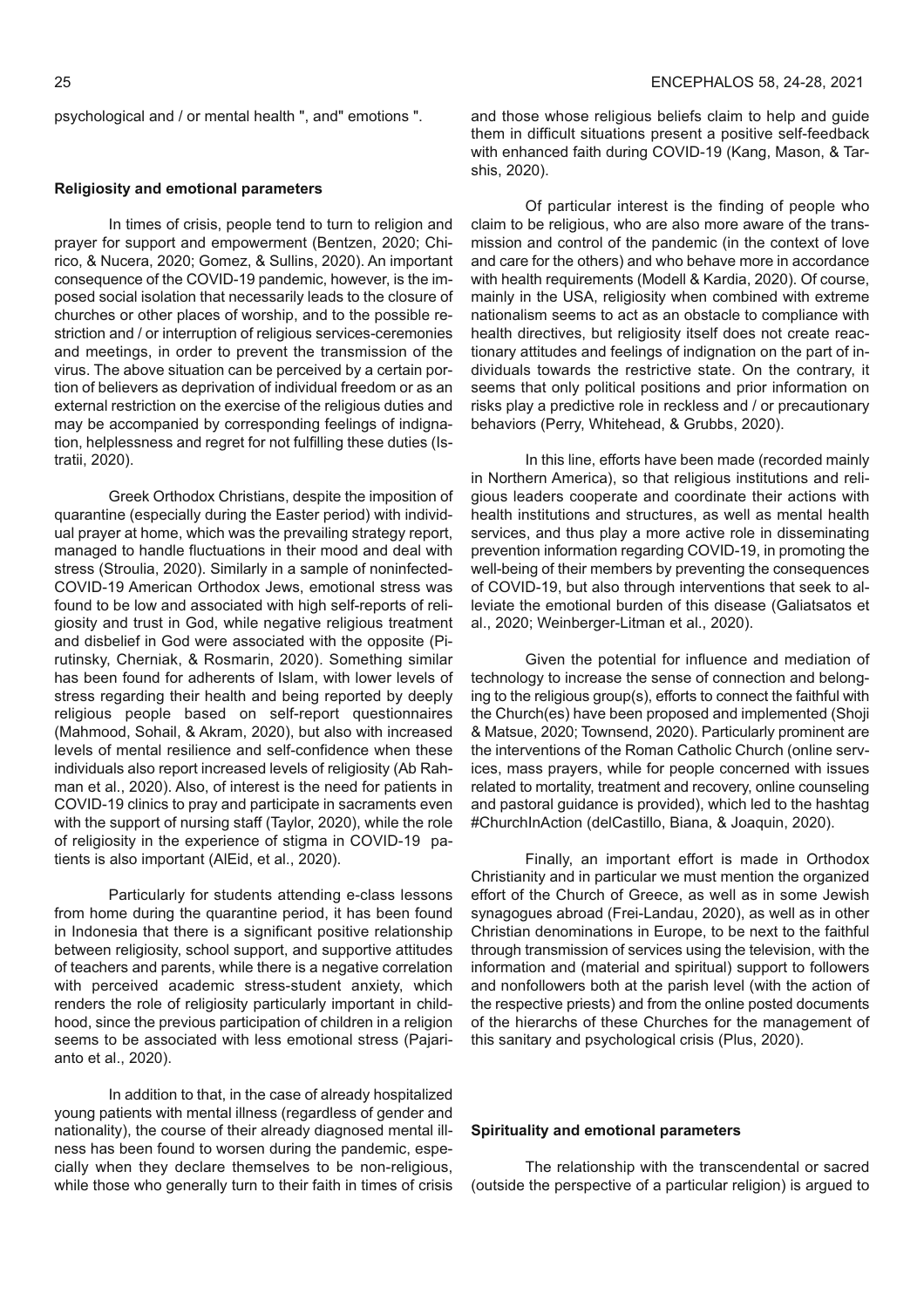# ENCEPHALOS 58, 24-28, 2021 26

strongly influence the beliefs, attitudes, feelings, and behaviors of people in different historical periods, as communities, families, and individuals seem to find consolation through their philosophical beliefs in times of personal adversity and disaster (Roman, Mthembu, & Hoosen, 2020).

The mental anguish experienced by patients themselves, their families and the wider community (regardless of religious beliefs) is based on the pervasive feelings of isolation, loneliness and vulnerability caused by this pandemic (Fardin, 2020; Ferrell et al., 2020), but also of the possible difficulties related to psychological processes directly related to death itself, such as grief and mourning (Bayod, 2020).

Spirituality has been found to have a positive effect on the resilience, hope, optimism, peace of mind and comfort that people express in managing the daily changes-difficulties-obstacles due to the pandemic even if they are not COVID-19 patients (Roberto et al., 2020). During the quarantine period, a link between spirituality and empathy (the ability to identify emotionally with another person's mental state) has also been found in research with students from Indonesia (Fitriyah et al., 2020), but also with increased altruism and decreased stress in medical students from Brazil (de Lima et al., 2020), as well as higher quality of life reports in college students from Malaysia (Ab Razak, et al., 2020).

In particular, targeted approaches have been proposed such as the Spiritual Hotline Project, implemented by Brazilian healthcare professionals, to provide spiritual assistance to people from different religious and cultural backgrounds and from different parts of the world (including Brazil and Portugal). This approach is based on reading short passages of religious and philosophical texts from different cultural traditions concerning the instillation of hope and ways of managing daily problems and questions about the very philosophical and theological dimension of life (Ribiero et al., 2020).

Efforts have also been made to connect spirituality in USA directly to pastors of African-American communities for whom educational videos have been created, so that they can not only make sense of this new crisis, but also help them convey accurate public information about life and mental health during the COVID-19 era (Thompkins et al., 2020).

Finally, special mention is made of the integration of general interventions concerning spirituality in hospital staff in order to reduce the feeling of burnout and negative psychological symptoms (Giusti et al., 2020; Leszcz, Maunder, & Hunter, 2020; Prieto Ursúa & Jódar Anchía, 2020; Scalia et al., 2020), but also similar interventions have been made in patients who face death during their hospitalization (Sheldon, 2000; Tavares, 2020). ''So, in addition to the specific religion that staff in the US Intensive Care Units may embrace, a short protocol has been proposed, as an intervention to strengthen the staff within the hospital on a spiritual basis (as its inspirers claim) after the end of resuscitation, with a forced silence and / or prayer lasting 30 " (Pierce et al., 2020).

#### **Conclusions**

Despite the limited number of relevant published research on this new global health, social and economic situation, which affects both individuals and the societies to which they belong, religiosity appears to be associated with lower levels of anxiety and fear (even when religiosity is expressed as participation in distance religious activities), but also spirituality is associated with lower levels of self-reported sadness, while hope is equally associated with religiosity and spirituality (Luchetti et al., 2020). What makes the connection between religion / spirituality and emotions even more important (as paradoxical as it may seem) is the fact that there is a proven (in biological terms) interaction affecting physical health, mainly through the effect of positive emotions on the functioning of the immune system (Koenig, 2020).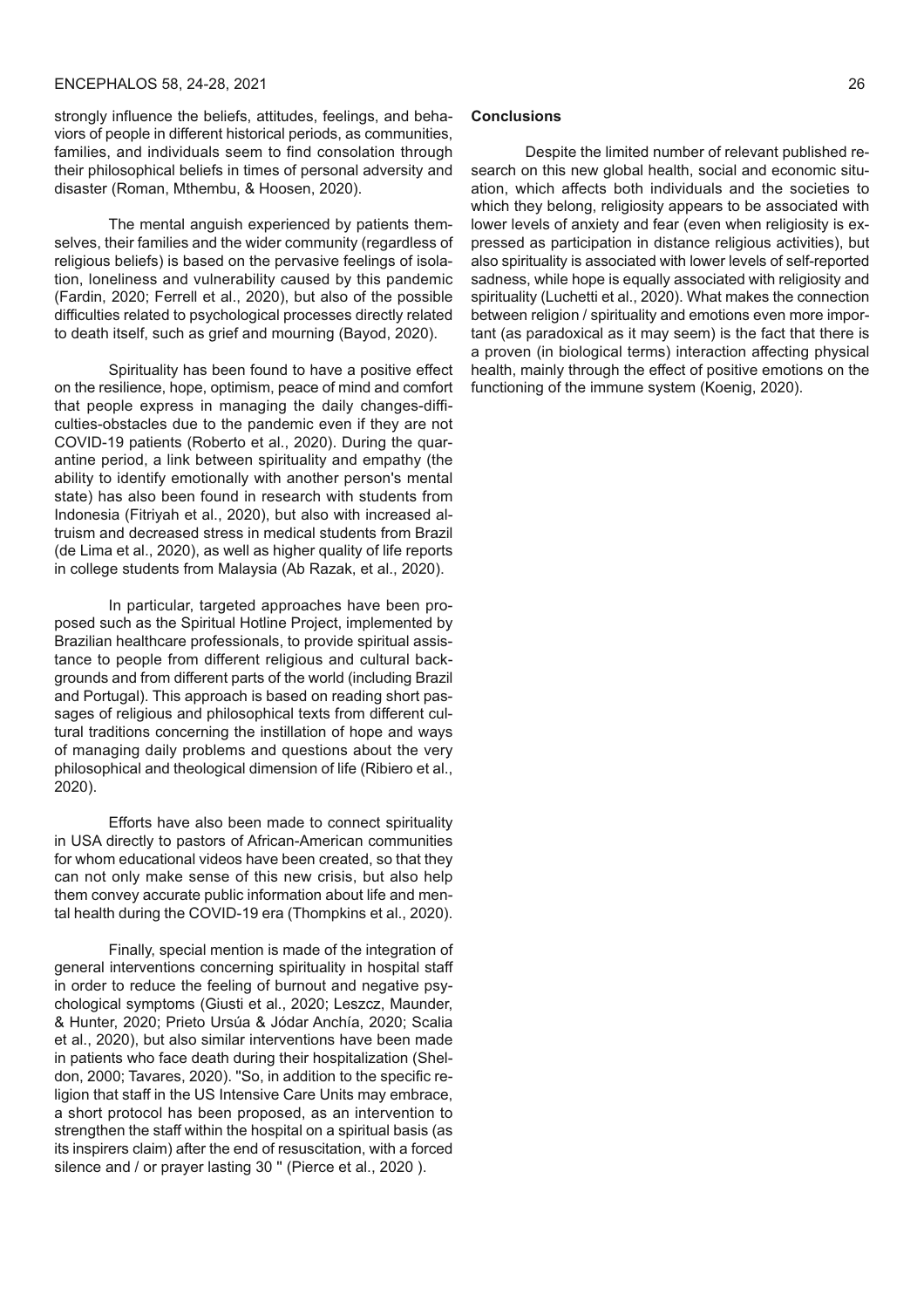#### 27 ENCEPHALOS 58, 24-28, 2021

#### **References**

Ab Rahman, Z., Noor, A. M., Kashim, M. I. A. M., Saari, C. Z., Hasan, A. Z., Pa'ad, N. S., ... & Mohammed, A. F. (2020). Critical review of the relationship between resilience, self-esteem and religiosity among the tabligh during the fight of COVID-19. Journal of Critical Reviews, 7(5), 1136-1144.

Ab Razak, R. R., Sanusi, Z. A., Yusoff, A. N. M., & Mohd, N. A. (2020). Spirituality and quality of life among university students during Covid-19 pandemic, (preprint).

AlEid, N., Arnout, B. A., Alqahtani, M. M., & Fadhel, F. H. (2020). The mediation role of religiosity and hope for the effect of self-stigma on psychological well-being among Virus Corona (COVID-19) patients. Preprint from Research Square.

Bayod, R. P. (2020). COVID-19 Age: Spirituality and meaning making in the face of trauma, grief and deaths. Eubios Journal of Asian and International Bioethics, 30(5), 237-242.

Bentzen, J. (2020). In crisis, we pray: Religiosity and the COVID-19 pandemic. CEPR Discussion Paper No. DP14824.

Brooks, S. K. , Webster, R. K. , Smith, L. E. , Woodland, L. , Wessely, S. , Greenberg, N. , & Rubin, G. J. (2020). The psychological impact of quarantine and how to reduce it: Rapid review of the evidence. The Lancet , 395 (10227), 912–920.

Chirico, F., & Nucera, G. (2020). An Italian experience of spirituality from the Coronavirus pandemic. Journal of Religion and Health, 2193-2195.

de Lima Jr, D. N., de Aguiar, R. G. P., Kubrusly, B. S., Macedo, D. S., Kubrusly, M., Lima, D. L. F., & Sanders, L. L. O. (2020). Stress, spirituality and altruism of Brazilian medicalstudents during the Covid-19 pandemic: A crosssectional analysis, (preprint).

del Castillo, F. A., Biana, H. T., & Joaquin, J. J. B. (2020). ChurchInAction: the role of religious interventions in times of COVID-19. Journal of Public Health, 42(3), 633–634.

Ebadi, A., Ahmadi, F., Ghanei, M., Kazemnejad, A. (2009). Spirituality: A key factor in coping among Iranians chronically affected by mustard gas in the disaster of war. Nursing & Health Sciences, 11(4), 344–350.

Esperandio, M. R. G. (2020). Caring for the mind is caring for the spirit: Spirituality and health in times of Coronavirus COVID-19. Retrieved from https://www.researchgate.net/profile/Mary\_Esperandio/publication/3402236 32 Caring for the Mind is Caring for the Spirit/links/5e7d5bc992851cae f4a20d2d/Caring-for-the-Mind-is-Caring-for-the-Spirit.pdf

Fardin, M. A. (2020). COVID-19 epidemic and spirituality: A review of the benefits of religion in times of crisis. Jundishapur Journal of Chronic Disease Care, 9(2).

Ferrell, B. R., Handzo, G., Picchi, T., Puchalski, C., Rosa, W. E. (2020). The urgency of spiritual care: COVID-19 and the critical need for whole-person palliation. Journal of Pain and Symptom Management, 60(3), e7–e11.

Fitriyah, F. K., Saputra, N., Dellarosa, M., & Afridah, W. (2020). Does spirituality correlate with students' empathy during covid-19 pandemic? The case study of Indonesian students. COUNS-EDU: The International Journal of Counseling and Education, 5(2).

Frei-Landau, R. (2020). "When the going gets tough, the tough get—Creative": Israeli Jewish religious leaders find religiously innovative ways to preserve community members' sense of belonging and resilience during the COVID-19 pandemic. Psychological Trauma: Theory, Research, Practice, and Policy, 12(S1), S258.

Galea, S., Merchant, R. M., & Lurie, N. (2020). The mental health consequences of COVID-19 and physical distancing: The need for prevention and early intervention. JAMA, 180(6), 817-818.

Galiatsatos, P., Monson, K., Oluyinka, M., Negro, D., Hughes, N., Maydan,

D., ... & Hale, W. D. (2020). Community calls: Lessons and insights gained from a medicalrReligious vommunity engagement during the COVID-19 pandemic. Journal of Religion and Health, 59(5), 2256-2262.

Giannouli, V., & Giannoulis, K. (2020). Gazing at Medusa: Alzheimer's dementia through the lenses of spirituality and religion. Health Psychology Research, 8(1), 8833.

Giannoulis, K., & Giannouli, V. (2020). Subjective Quality of Life, Religiousness, and Spiritual Experience in Greek Orthodox Christians: Data from Healthy Aging and Patients with Cardiovascular Disease. In GeNeDis 2018 (pp. 85-91). Springer, Cham.

Giusti, E. M., Pedroli, E., D'Aniello, G. E., Badiale, C. S., Pietrabissa, G., Manna, C., ... & Molinari, E. (2020). The psychological impact of the COVID-19 outbreak on health professionals: a cross-sectional study. Frontiers in Psychology, 11.

Gomez, L., & Sullins, J. (2020). The relationship between religiosity and mental health during the COVID-19 quarantine, (preprint).

Istratii, R. (2020). Restricting religious practice in the era of COVID-19: A de-westernised perspective on religious freedom with reference to the case of Greece. Political Theology Network.

Kang, J. H., Mason, R. N., & Tarshis, T. P. (2020). Relationship between religion/spirituality and mental health in youth during COVID-19. Journal of the American Academy of Child and Adolescent Psychiatry, 59(10), S255.

Khaiyom, J. H. A. (2020). Managing mental health in pandemic COVID-19 and movement control order. The Malaysian Journal of Medical Sciences, 27(4), 147-153.

Koenig, H. G. (2020). Maintaining health and well-being by putting faith into action during the COVID-19 pandemic. Journal of Religion and Health,59, 2205–2214

Koenig, H., Koenig, H. G., King, D., & Carson, V. B. (2012). Handbook of religion and health. USA: Oxford University Press.

Leszcz, M., Maunder, R., & Hunter, J. (2020). Psychological support for health care workers during the COVID-19 pandemic. CMAJ, 192(24), E660- E660.

Lima, C. K. T., de Medeiros Carvalho, P. M., Lima, I. D. A. S., de Oliveira Nunes, J. V. A., Saraiva, J. S., de Souza, R. I., ... & Neto, M. L. R. (2020). The emotional impact of Coronavirus 2019-nCoV (new Coronavirus disease). Psychiatry Research, 112915.

Lucchetti, G., Góes, L. G., Amaral, S. G., Ganadjian, G. T., Andrade, I., de Araújo Almeida, P. O., ... & Manso, M. E. G. (2020). Spirituality, religiosity and the mental health consequences of social isolation during Covid-19 pandemic. Social Psychiatry, 1, 8.

Mahmood, Q. K., Sohail, M. M., & Akram, M. B. (2020). Cross sectional survey of Pakistani Muslims coping health anxiety through religiosity during COVID-19 pandemic. Preprint from Research Square.

Modell, S. M., & Kardia, S. L. (2020). Religion as a health promoter during the 2019/2020 COVID outbreak: View from Detroit. Journal of Religion and Health, 59(5), 2243-2255.

Pajarianto, H., Kadir, A., Galugu, N., Sari, P., & Februanti, S. (2020). Study from home in the middle of the COVID-19 pandemic: Analysis of religiosity, teacher, and parents support against academic stress. Journal of Talent Development and Excellence, 12(2s), 1791-1807.

Pargament, K. I., Smith, B. W., Koenig, H. G., & Perez, L. (1998). Patterns of positive and negative religious coping with major life stressors. Journal for the Scientific Study of Religion, 710-724.

Perry, S. L., Whitehead, A. L., & Grubbs, J. B. (2020). Culture wars and COVID‐19 Conduct: Christian nationalism, religiosity, and Americans' behavior during the Coronavirus pandemic. Journal for the Scientific Study of Religion, 59(3), 405-416.